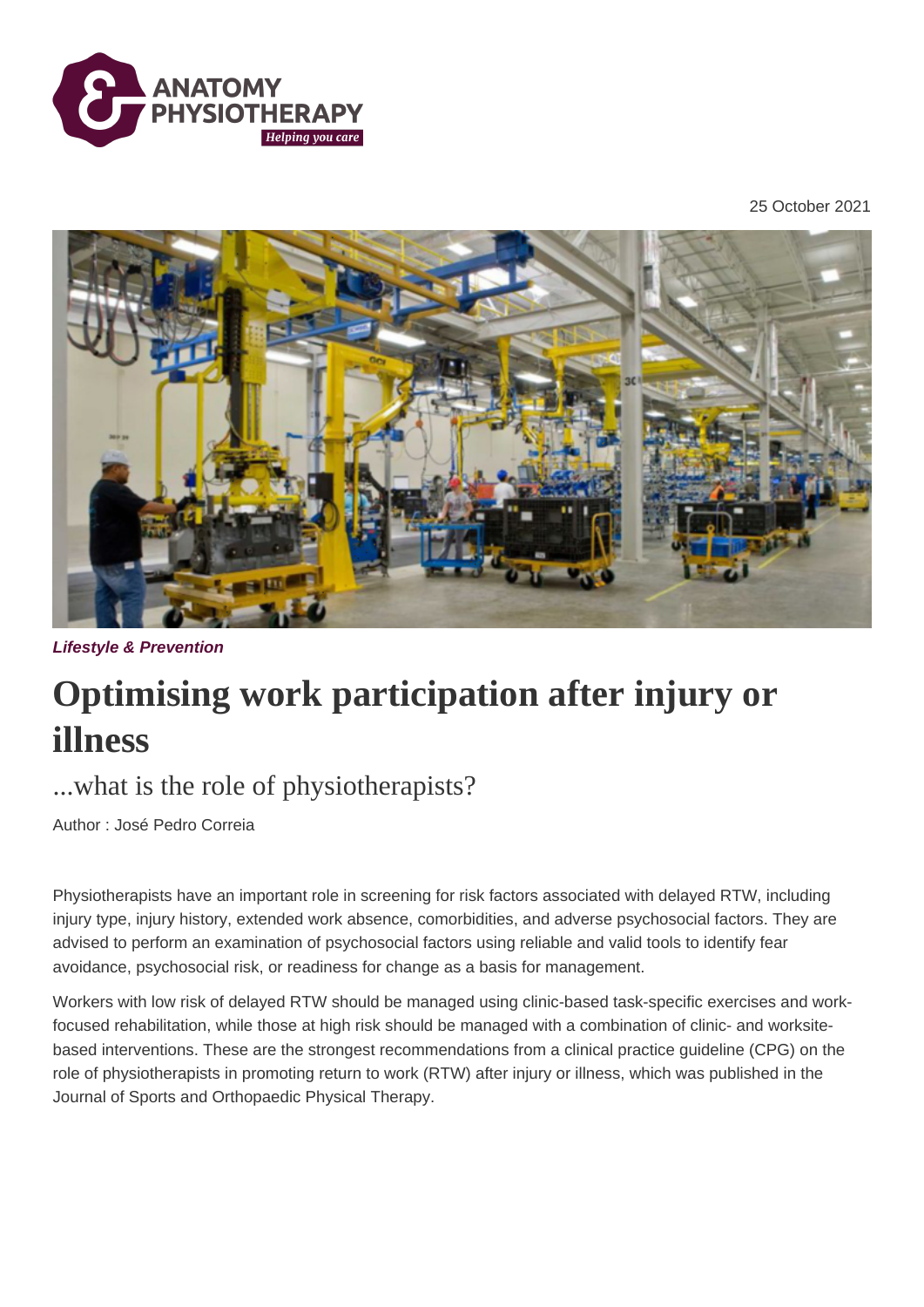This CPG was developed by the Academy of Orthopedic Physical Therapy and the American Physical Therapy Association in order to create CPGs for physiotherapy management and role in the RTW process of people with health-related impairments, limitations, or restrictions as described in the International Classification of Functioning, Disability, and Health (ICF).

It aims to provide a systematic review of the available evidence regarding the role of physiotherapists in RTW after injury or illness. The outcomes of this CPG are meant to inform policy-makers; identify the best RTW outcome measures, practices, and risk factors; and provide information for insurance payers.

The selected studies were classified into 5 levels of evidence (I-V) and the recommendations originating from these studies were graded from A (strong evidence, a preponderance of level I and/ or level II studies supporting the recommendation with at least 1 level I study) to F (expert opinion, best practice based on the clinical experience of the guideline development team).

In addition to the A-level recommendations listed above, this CPG found moderate evidence for aspects such as development of a therapeutic alliance, assessing socioeconomic aspects and work environment, using selfreported and physical performance measures, graded/modified work, ergonomic consultations, and graded exercise.

These recommendations are expected to not only decrease healthcare costs, but also to improve participation, self-efficacy, and productivity. Nevertheless, the authors stress that there is still a need for high-quality diagnostic studies, prospective studies, RCTs, or systematic reviews about the clinical course of RTW following injury or illness.

Want to read the full quideline? It's available online for free – you can find it [here!](https://www.jospt.org/doi/pdf/10.2519/jospt.2021.0303)

## Expert opinion

Absence from work due to injuries and illnesses has a massive burden on the lives of workers worldwide, not only in terms of their psychological well-being but also in terms of maintaining their livelihood and a dignifying standard of living.

Physiotherapists have a crucial role to play in this process, which has been chronically underexplored in most parts of the world. It has been continuously shown that physiotherapy is a cost-effective intervention for many conditions leading to prolonged periods of absence from work.

Promoting physiotherapy in the RTW process benefits most importantly people recovering from injury or illness, allowing them to feel self-efficient and increasing their participation (with the subsequent effects on well-being and quality of life), but also employers who benefit from increased productivity and less work-related expenses in terms of insurance claims.